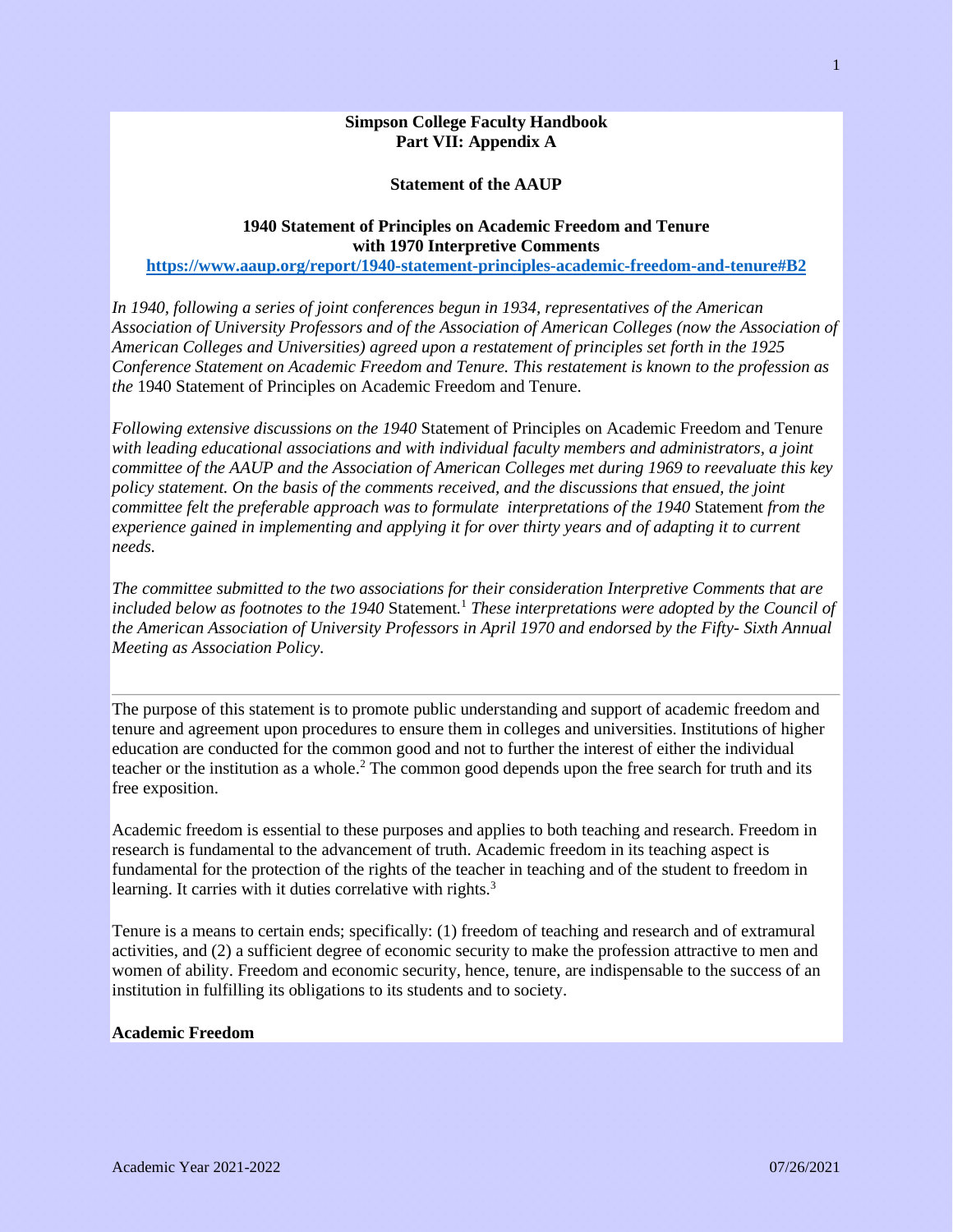- 1. Teachers are entitled to full freedom in research and in the publication of the results, subject to the adequate performance of their other academic duties; but research for pecuniary return should be based upon an understanding with the authorities of the institution.
- 2. Teachers are entitled to freedom in the classroom in discussing their subject, but they should be careful not to introduce into their teaching controversial matter which has no relation to their subject.[4](https://www.aaup.org/report/1940-statement-principles-academic-freedom-and-tenure#4) Limitations of academic freedom because of religious or other aims of the institution should be clearly stated in writing at the time of the appointment.<sup>[5](https://www.aaup.org/report/1940-statement-principles-academic-freedom-and-tenure#5)</sup>
- 3. College and university teachers are citizens, members of a learned profession, and officers of an educational institution. When they speak or write as citizens, they should be free from institutional censorship or discipline, but their special position in the community imposes special obligations. As scholars and educational officers, they should remember that the public may judge their profession and their institution by their utterances. Hence they should at all times be accurate, should exercise appropriate restraint, should show respect for the opinions of others, and should make every effort to indicate that they are not speaking for the institution.<sup>[6](https://www.aaup.org/report/1940-statement-principles-academic-freedom-and-tenure#6)</sup>

# **Academic Tenure**

After the expiration of a probationary period, teachers or investigators should have permanent or continuous tenure, and their service should be terminated only for adequate cause, except in the case of retirement for age, or under extraordinary circumstances because of financial exigencies.

In the interpretation of this principle it is understood that the following represents acceptable academic practice:

- 1. The precise terms and conditions of every appointment should be stated in writing and be in the possession of both institution and teacher before the appointment is consummated.
- 2. Beginning with appointment to the rank of full-time instructor or a higher rank[,](https://www.aaup.org/report/1940-statement-principles-academic-freedom-and-tenure#7)<sup>7</sup> the probationary period should not exceed seven years, including within this period full-time service in all institutions of higher education; but subject to the proviso that when, after a term of probationary service of more than three years in one or more institutions, a teacher is called to another institution, it may be agreed in writing that the new appointment is for a probationary period of not more than four years, even though thereby the person's total probationary period in the academic profession is extended beyond the normal maximum of seven years[.](https://www.aaup.org/report/1940-statement-principles-academic-freedom-and-tenure#8)<sup>8</sup> Notice should be given at least one year prior to the expiration of the probationary period if the teacher is not to be continued in service after the expiration of that period.<sup>[9](https://www.aaup.org/report/1940-statement-principles-academic-freedom-and-tenure#9)</sup>
- 3. During the probationary period a teacher should have the academic freedom that all other members of the faculty have.<sup>[10](https://www.aaup.org/report/1940-statement-principles-academic-freedom-and-tenure#10)</sup>
- 4. Termination for cause of a continuous appointment, or the dismissal for cause of a teacher previous to the expiration of a term appointment, should, if possible, be considered by both a faculty committee and the governing board of the institution. In all cases where the facts are in dispute, the accused teacher should be informed before the hearing in writing of the charges and should have the opportunity to be heard in his or her own defense by all bodies that pass judgment upon the case. The teacher should be permitted to be accompanied by an advisor of his or her own choosing who may act as counsel. There should be a full stenographic record of the hearing available to the parties concerned. In the hearing of charges of incompetence the testimony should include that of teachers and other scholars, either from the teacher's own or from other institutions. Teachers on continuous appointment who are dismissed for reasons not involving moral turpitude should receive their salaries for at least a year from the date of notification of dismissal whether or not they are continued in their duties at the institution.<sup>[11](https://www.aaup.org/report/1940-statement-principles-academic-freedom-and-tenure#11)</sup>
- 5. Termination of a continuous appointment because of financial exigency should be demonstrably bona fide.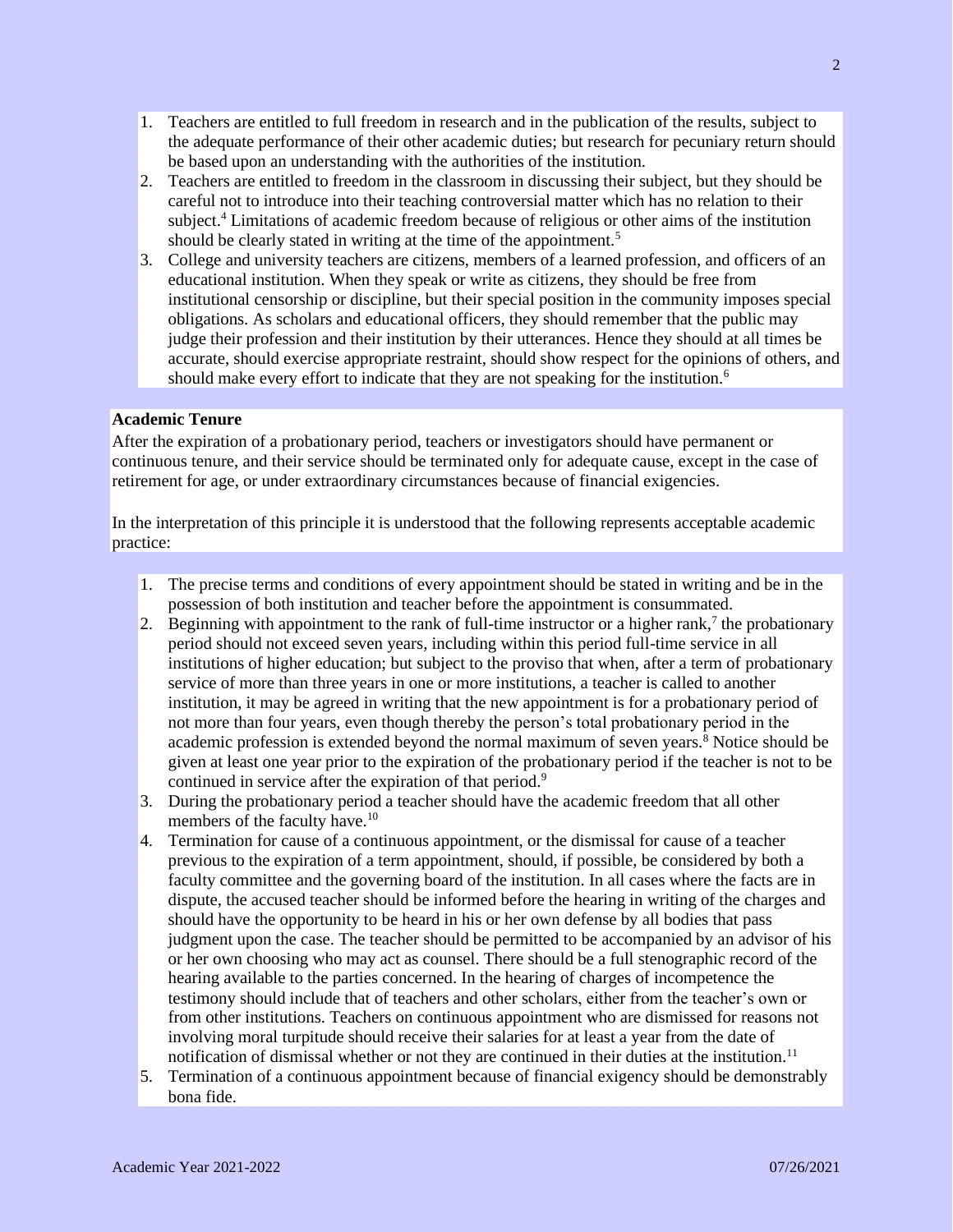## **Endorsers**

The 1940 Statement of Principles has been endorsed [by more than 250 scholarly and education groups.](https://www.aaup.org/endorsers-1940-statement)

#### **Endnotes:**

1. The Introduction to the Interpretive Comments notes: In the thirty years since their promulgation, the principles of the 1940 "Statement of Principles on Academic Freedom and Tenure" have undergone a substantial amount of refinement. This has evolved through a variety of processes, including customary acceptance, understandings mutually arrived at between institutions and professors or their representatives, investigations and reports by the American Association of University Professors, and formulations of statements by that association either alone or in conjunction with the Association of American Colleges. These comments represent the attempt of the two associations, as the original sponsors of the 1940 "Statement," to formulate the most important of these refinements. Their incorporation here as Interpretive Comments is based upon the premise that the 1940 "Statement" is not a static code but a fundamental document designed to set a framework of norms to guide adaptations to changing times and circumstances.

Also, there have been relevant developments in the law itself reflecting a growing insistence by the courts on due process within the academic community which parallels the essential concepts of the 1940 "Statement"; particularly relevant is the identification by the Supreme Court of academic freedom as a right protected by the First Amendment. As the Supreme Court said in *Keyishian v. Board of Regents*, 385 US 589 (1967), "Our Nation is deeply committed to safeguarding academic freedom, which is of transcendent value to all of us and not merely to the teachers concerned. That freedom is therefore a special concern of the First Amendment, which does not tolerate laws that cast a pall of orthodoxy over the classroom."

2. The word "teacher" as used in this document is understood to include the investigator who is attached to an academic institution without teaching duties.

3. First 1970 comment: The Association of American Colleges and the American Association of University Professors have long recognized that membership in the academic profession carries with it special responsibilities. Both associations either separately or jointly have consistently affirmed these responsibilities in major policy statements, providing guidance to professors in their utterances as citizens, in the exercise of their responsibilities to the institution and to students, and in their conduct when resigning from their institution or when undertaking government-sponsored research. Of particular relevance is the "Statement on [Professional Ethics"](http://www.aaup.org/report/statement-professional-ethics) adopted in 1966 as Association policy (AAUP, *Policy Documents and Reports*, 11th ed. [Baltimore: Johns Hopkins University Press, 2015], 145– 46).

4. Second 1970 comment: The intent of this statement is not to discourage what is "controversial." Controversy is at the heart of the free academic inquiry which the entire statement is designed to foster. The passage serves to underscore the need for teachers to avoid persistently intruding material which has no relation to their subject.

5. Third 1970 comment: Most church-related institutions no longer need or desire the departure from the principle of academic freedom implied in the 1940 "Statement," and we do not now endorse such a departure.

6. Fourth 1970 comment: This paragraph is the subject of an interpretation adopted by the sponsors of the 1940 "Statement" immediately following its endorsement: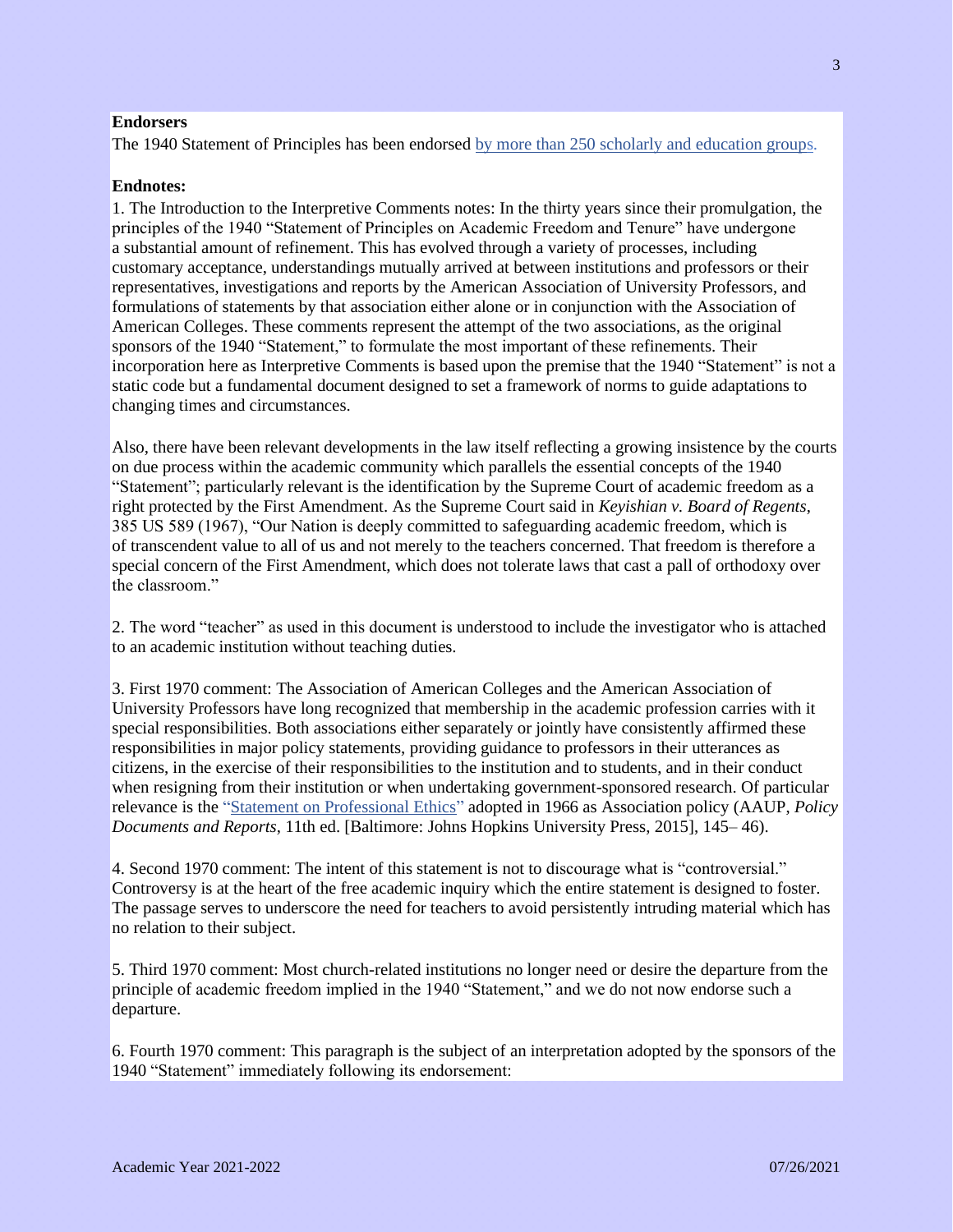If the administration of a college or university feels that a teacher has not observed the admonitions of paragraph 3 of the section on Academic Freedom and believes that the extramural utterances of the teacher have been such as to raise grave doubts concerning the teacher's fitness for his or her position, it may proceed to file charges under paragraph 4 of the section on Academic Tenure. In pressing such charges, the administration should remember that teachers are citizens and should be accorded the freedom of citizens. In such cases the administration must assume full responsibility, and the American Association of University Professors and the Association of American Colleges are free to make an investigation.

Paragraph 3 of the section on Academic Freedom in the 1940 "Statement" should also be interpreted in keeping with the 1964 "Committee A Statement on Extramural Utterances," Policy Documents and Reports, 31, which states inter alia: "The controlling principle is that a faculty member's expression of opinion as a citizen cannot constitute grounds for dismissal unless it clearly demonstrates the faculty member's unfitness for his or her position. Extramural utterances rarely bear upon the faculty member's fitness for the position. Moreover, a final decision should take into account the faculty member's entire record as a teacher and scholar."

Paragraph 5 of the "Statement on Professional Ethics," Policy Documents and Reports, 146, also addresses the nature of the "special obligations" of the teacher:

As members of their community, professors have the rights and obligations of other citizens. Professors measure the urgency of these obligations in the light of their responsibilities to their subject, to their students, to their profession, and to their institution. When they speak or act as private persons, they avoid creating the impression of speaking or acting for their college or university. As citizens engaged in a profession that depends upon freedom for its health and integrity, professors have a particular obligation to promote conditions of free inquiry and to further public understanding of academic freedom.

Both the protection of academic freedom and the requirements of academic responsibility apply not only to the full-time probationary and the tenured teacher, but also to all others, such as part- time faculty and teaching assistants, who exercise teaching responsibilities.

7. Fifth 1970 comment: The concept of "rank of full-time instructor or a higher rank" is intended to include any person who teaches a full- time load regardless of the teacher's specific title. [For a discussion of this question, see the "Report of the Special Committee on Academic Personnel Ineligible for Tenure," *AAUP Bulletin* 52 (September 1966): 280– 82.]

8. Sixth 1970 comment: In calling for an agreement "in writing" on the amount of credit given for a faculty member's prior service at other institutions, the "Statement" furthers the general policy of full understanding by the professor of the terms and conditions of the appointment. It does not necessarily follow that a professor's tenure rights have been violated because of the absence of a written agreement on this matter. Nonetheless, especially because of the variation in permissible institutional practices, a written understanding concerning these matters at the time of appointment is particularly appropriate and advantageous to both the individual and the institution. [For a more detailed statement on this question, see "On Crediting Prior Service [Elsewhere as Part of the Probationary Period,](http://www.aaup.org/report/crediting-prior-service-elsewhere-part-probationary-period)" *Policy Documents and Reports*, 167– 68.]

9. Seventh 1970 comment: The effect of this subparagraph is that a decision on tenure, favorable or unfavorable, must be made at least twelve months prior to the completion of the probationary period. If the decision is negative, the appointment for the following year becomes a terminal one. If the decision is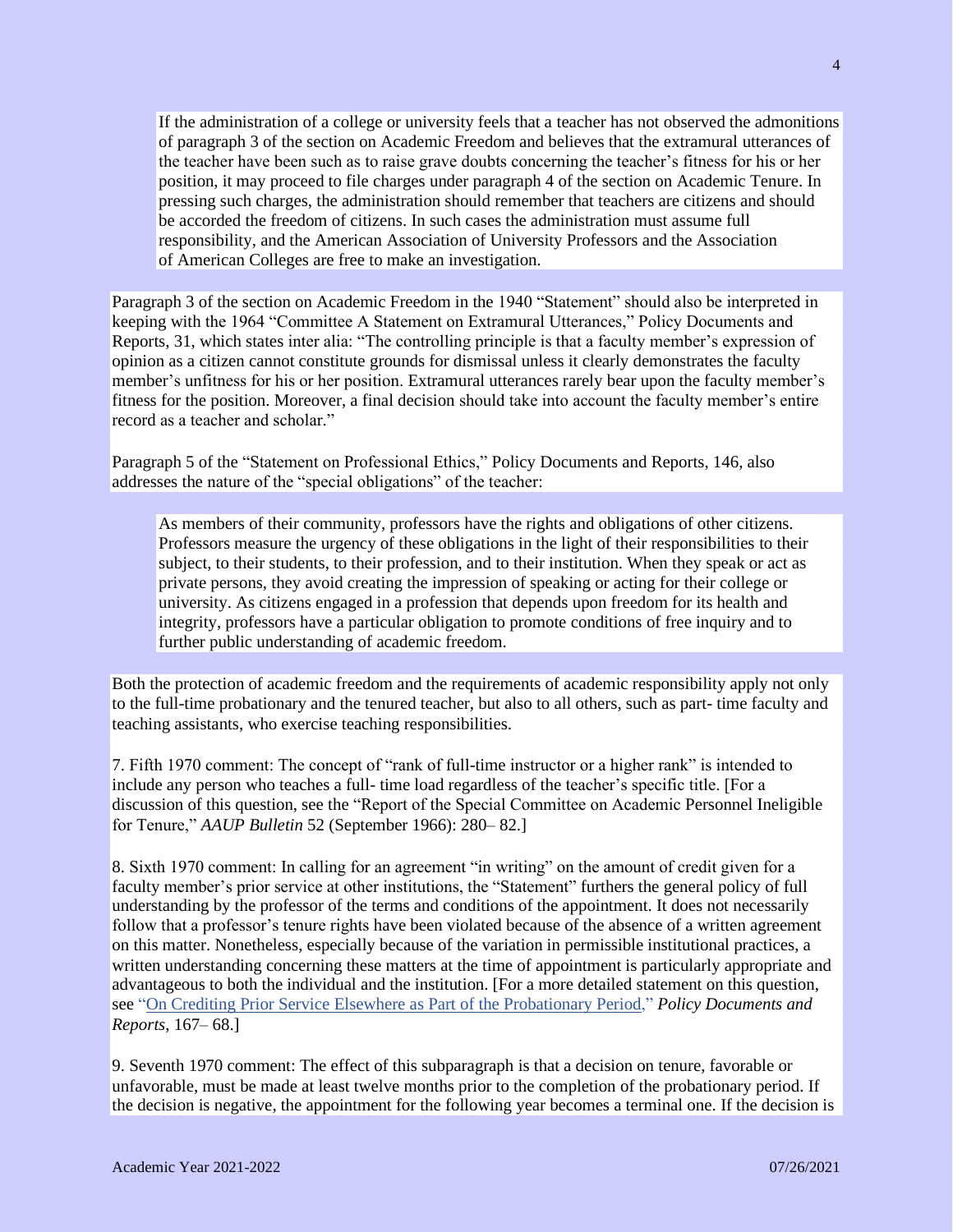affirmative, the provisions in the 1940 "Statement" with respect to the termination of service of teachers or investigators after the expiration of a probationary period should apply from the date when the favorable decision is made.

The general principle of notice contained in this paragraph is developed with greater specificity in the ["Standards for Notice of Nonreappointment,](http://www.aaup.org/report/standards-notice-nonreappointment)" endorsed by the Fiftieth Annual Meeting of the American Association of University Professors (1964) (*Policy Documents and Reports*, 99). These standards are:

Notice of nonreappointment, or of intention not to recommend reappointment to the governing board, should be given in writing in accordance with the following standards:

1. Not later than March 1 of the first academic year of service, if the appointment expires at the end of that year; or, if a one-year appointment terminates during an academic year, at least three months in advance of its termination.

2. Not later than December 15 of the second academic year of service, if the appointment expires at the end of that year; or, if an initial two-year appointment terminates during an academic year, at least six months in advance of its termination.

3. At least twelve months before the expiration of an appointment after two or more years in the institution.

Other obligations, both of institutions and of individuals, are described in the ["Statement on Recruitment](http://www.aaup.org/report/statement-recruitment-and-resignation-faculty-members)  and [Resignation of Faculty Members,](http://www.aaup.org/report/statement-recruitment-and-resignation-faculty-members)" *Policy Documents and Reports*, 153– 54, as endorsed by the Association of American Colleges and the American Association of University Professors in 1961.

10. Eighth 1970 comment: The freedom of probationary teachers is enhanced by the establishment of a regular procedure for the periodic evaluation and assessment of the teacher's academic performance during probationary status. Provision should be made for regularized procedures for the consideration of complaints by probationary teachers that their academic freedom has been violated. One suggested procedure to serve these purposes is contained in the ["Recommended Institutional Regulations](http://www.aaup.org/report/recommended-institutional-regulations-academic-freedom-and-tenure)  on Academic [Freedom and Tenure,](http://www.aaup.org/report/recommended-institutional-regulations-academic-freedom-and-tenure)" *Policy Documents and Reports*, 79– 90, prepared by the American Association of University Professors.

11. Ninth 1970 comment: A further specification of the academic due process to which the teacher is entitled under this paragraph is contained in the "Statement on Procedural [Standards in Faculty Dismissal](http://www.aaup.org/report/statement-procedural-standards-faculty-dismissal-proceedings)  [Proceedings,](http://www.aaup.org/report/statement-procedural-standards-faculty-dismissal-proceedings)" *Policy Documents and Reports*, 91– 93, jointly approved by the American Association of University Professors and the Association of American Colleges in 1958. This interpretive document deals with the issue of suspension, about which the 1940 "Statement" is silent.

The "Statement on Procedural Standards in Faculty Dismissal Proceedings" provides: "Suspension of the faculty member during the proceedings is justified only if immediate harm to the faculty member or others is threatened by the faculty member's continuance. Unless legal considerations forbid, any such suspension should be with pay." A suspension which is not followed by either reinstatement or the opportunity for a hearing is in effect a summary dismissal in violation of academic due process.

The concept of "moral turpitude" identifies the exceptional case in which the professor may be denied a year's teaching or pay in whole or in part. The statement applies to that kind of behavior which goes beyond simply warranting discharge and is so utterly blameworthy as to make it inappropriate to require